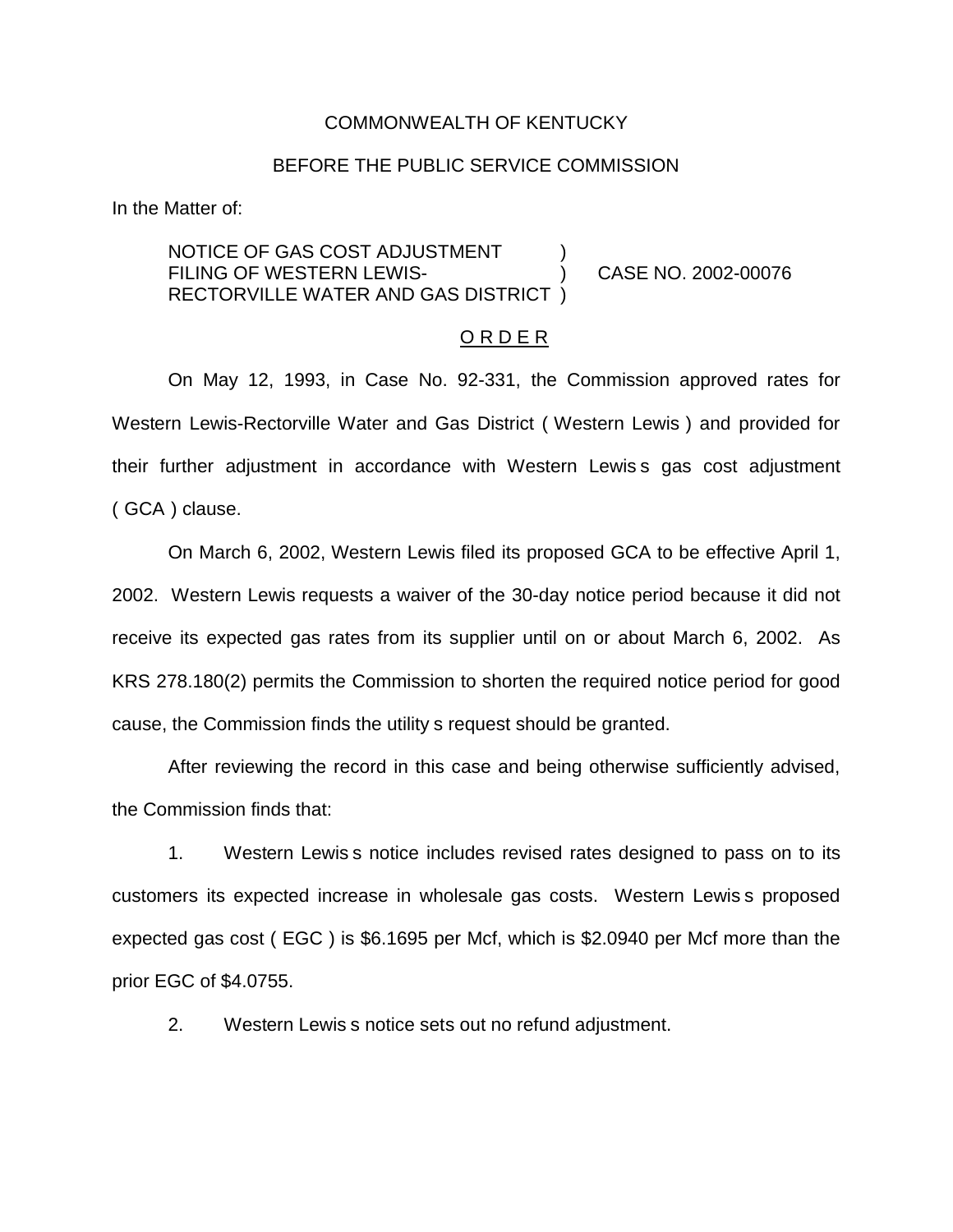3. Western Lewis s notice sets out a current actual adjustment ( AA ) of (24.15) cents per Mcf. Western Lewis incorrectly calculated its monthly cost difference for October 2001. Correcting for this produces a current actual adjustment of (24.33) cents per Mcf. Western Lewis s notice sets out a total AA of (37.73) cents per Mcf. Western Lewis included a prior quarter AA that expires April 1, 2002 in its proposed total AA. Correcting for this produces a total AA of (\$1.5021) per Mcf, which is a decrease of \$1.3663 from the previous total AA.

4. Western Lewis s notice sets out a current quarter balance adjustment ( BA ) of 19.54 cents per Mcf. Western Lewis s notice sets out a total BA of 19.44 cents per Mcf. Western Lewis included a prior quarter BA that expires April 1, 2002 in its proposed total BA. Correcting for this produces a total BA of 18.74 cents per Mcf, which is an increase of 18.84 from the previous total BA.

5. These combined adjustments produce a gas cost recovery rate ( GCR ) of \$4.8548 per Mcf, which is 91.61 cents per Mcf more than the previous rate of \$3.9387.

6. The rates in the Appendix to this Order are fair, just, and reasonable, in the public interest, and should be approved for bills rendered by Western Lewis on and after April 1, 2002.

IT IS THEREFORE ORDERED that:

1. The rates in the Appendix to this Order are approved for bills rendered on and after April 1, 2002.

2. Within 20 days of the date of this Order, Western Lewis shall file with this Commission its revised tariffs setting out the rates authorized herein.

-2-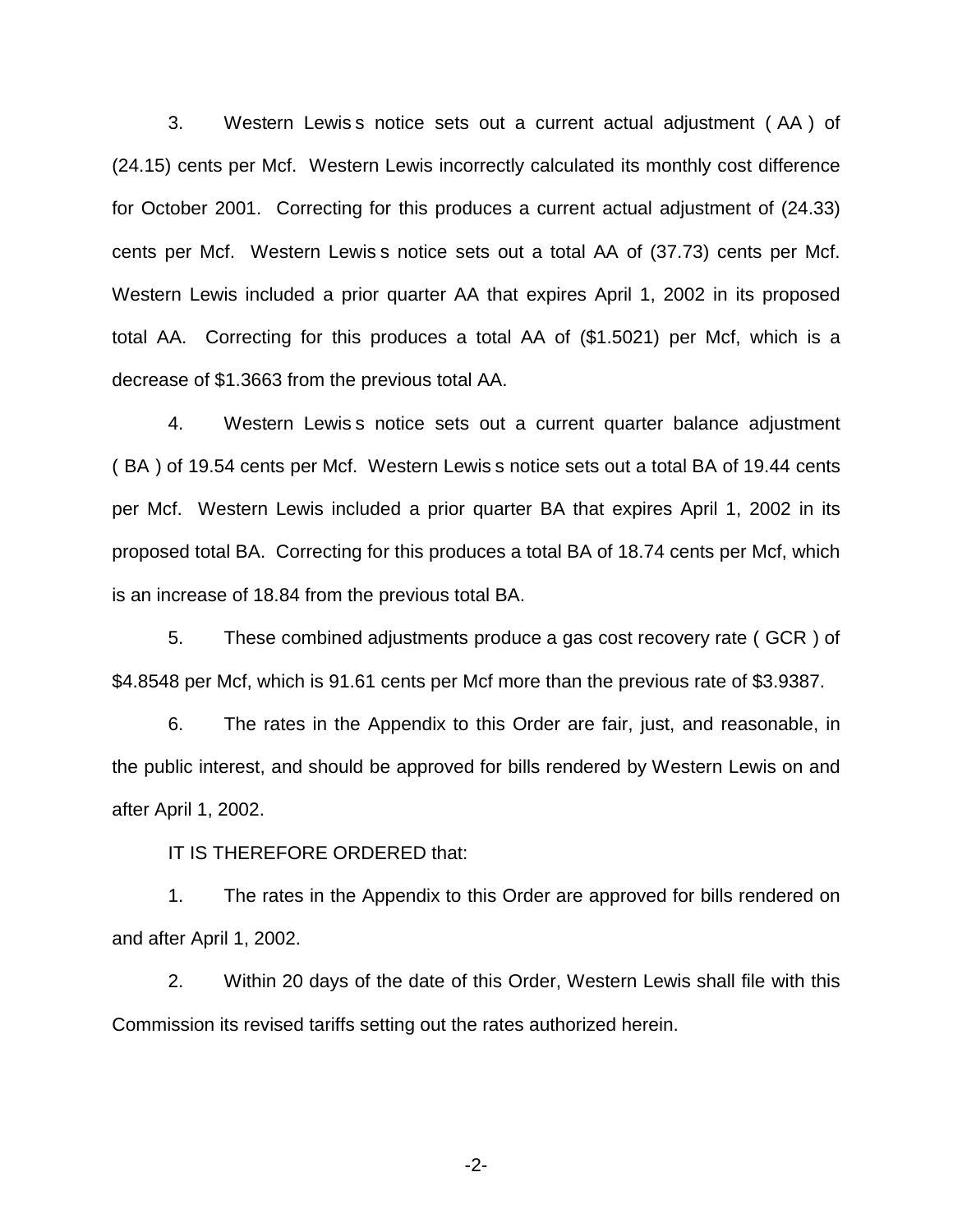Done at Frankfort, Kentucky, this 14<sup>th</sup> day of March, 2002.

By the Commission

ATTEST:

Thomas Cu DD

**Executive Director**